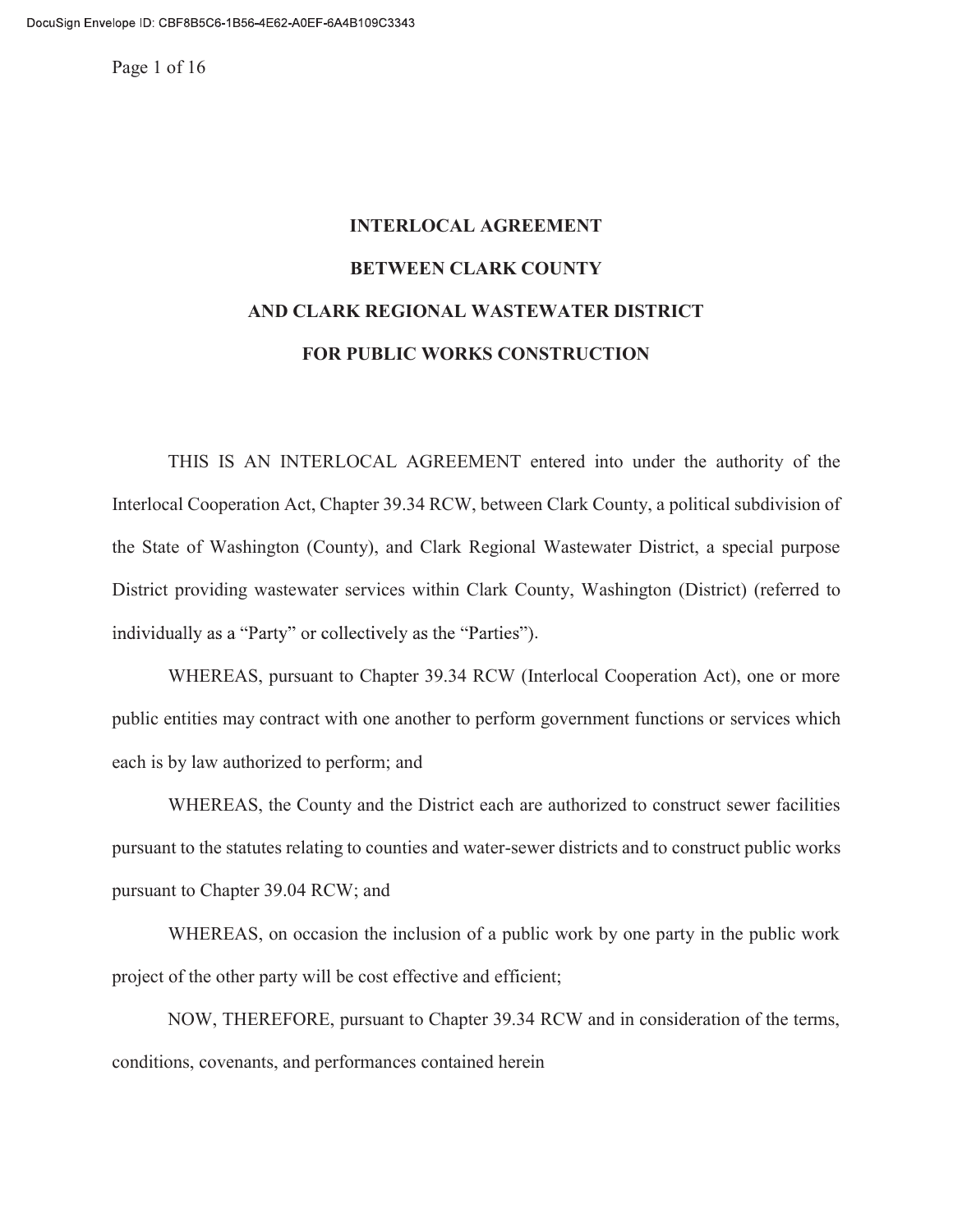Page 2 of 16

# THE PARTIES AGREE AS FOLLOWS:

- 1. PURPOSE. The purpose of this Agreement is to authorize Clark County Public Works to construct a sewer pipe and related facilities for the District, to facilitate efficiency and cost effectiveness. The sewer pipe and related sewer work will be included in the County's NE 99th Street Road Improvement construction contract with the expenses reimbursed to the County by the District. The Parties agree that this Agreement shall not supersede, amend or replace the existing general interlocal agreement between the County and the District currently in effect for general services (March 1, 2018 Agreement). In the event that the two agreements are in conflict, this Agreement will take precedent for the Work involved.
- 2. DEFINITIONS. Unless otherwise indicated in the text of this Agreement, the following terms are defined as set forth below:

"Project" means the County's capital road improvement project CRP# 350722 on NE 99th Street, between NE 94th Avenue and NE 112th Avenue and is considered a public work project as defined by RCW 39.04.010(4) and includes the Work requested by the District.

"Work" means all survey, materials, equipment, labor, construction, construction inspection and contract administration requested by the District to be included in the County's Project, and after approval, all such items actually included in the County's Project.

"Working days" means Monday through Friday, excluding Washington State holidays per RCW 1.16.050.

# 3. REQUEST FOR WORK.

3.1. Communication. The County and the District have historically worked together to coordinate, plan, construct and maintain public works. The Parties agree to use their best efforts to keep each other informed of the details surrounding the Work and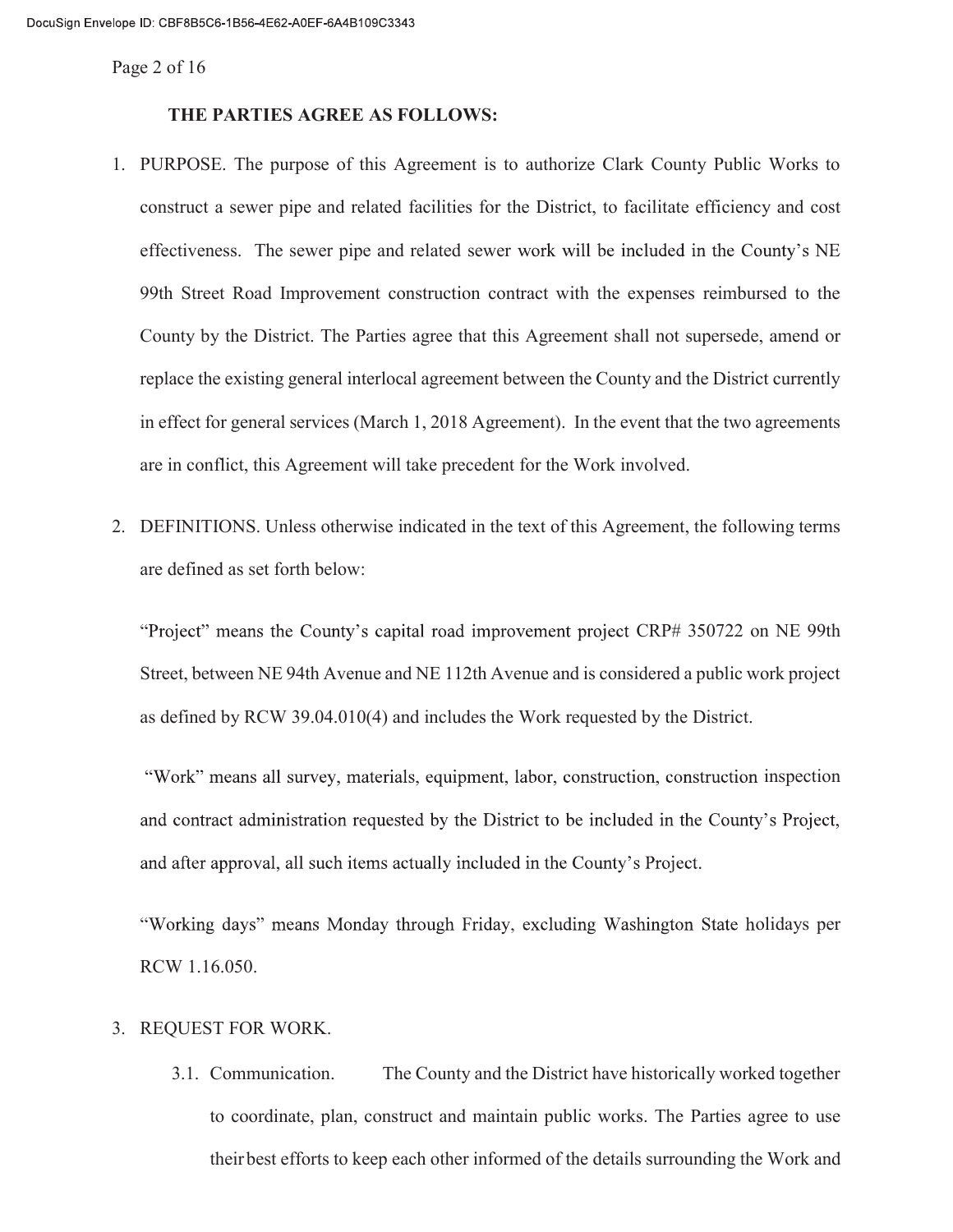Page 3 of 16

the Project.

- 3.2. Request for Work. The District has asked the County to include the District's Work in the County's construction contract for the Project.
- 3.2.1. The Project will extend NE 99th Street from NE 94th Avenue east and connect near NE 104th Avenue. The Project will also improve existing road segments starting near NE 104th Avenue and east to near NE 115th Court.
- 3.2.2. The Parties agree upon the specifications, plans and provisions for the Work, and the Administrators, as identified in Section 10, shall confirm the inclusion of the Work in the Project, and the terms and conditions thereof, in writing, and shall include therein a date for issuance of the bid advertisement. Thereafter, the Administrator for the County may change the date for issuance of the bid advertisement by giving notice thereof to the Administrator of the District. The County shall include the Work as agreed to by the Administrators in the bid package for the Project. Unless agreed otherwise by the Administrators, the Work shall be in a separate schedule of work on the Project proposal form in the bid package so the proposed cost of the Work will be identified separate from other Project costs. The Administrator for the County shall deliver to the Administrator for the District a copy of the bid package prior to issuance of the bid advertisement.
- 3.2.3. Either Party may exclude the Work from the bid package for the County's Project by notifying the other Party of the exclusion at least twenty-one (21) days prior to issuance of the bid advertisement for the Project or after that if mutually agreed upon by the Parties.
- 3.2.4. The Party responsible for exclusion of the Work under Section 3.2.3 of this Agreement shall reimburse the other Party for all actual direct and related indirect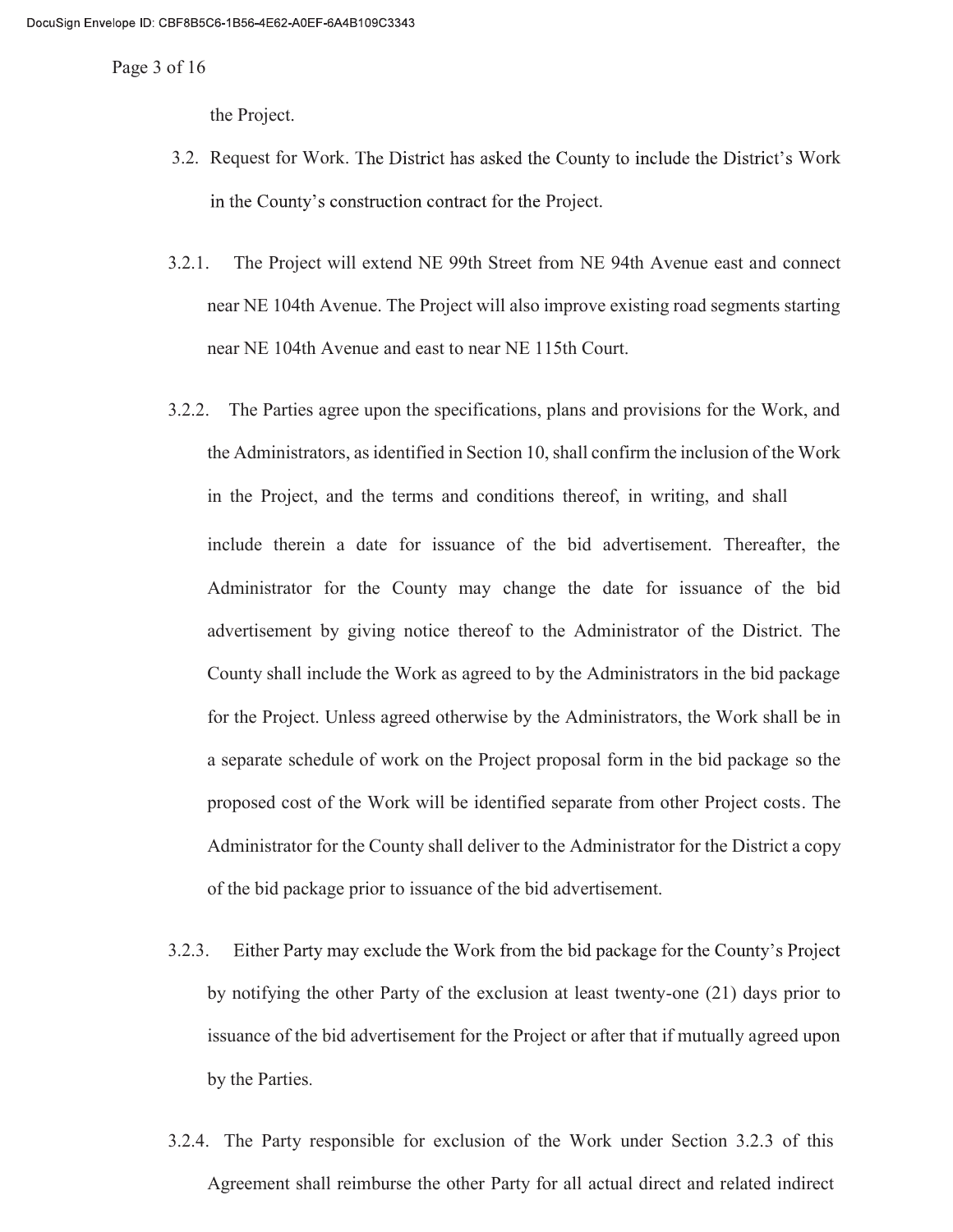Page 4 of 16

expenses and costs, including design, survey, engineering work, mobilization, construction engineering, contract administration and overhead costs associated with the Work, that are incurred up to the date of exclusion, as well as the cost of noncancelable obligations, including any redesign, re-engineering or re-estimating, if necessary, to delete the Work.

- 3.2.5. The County shall require the County's contractor awarded the Project to have the District named as an additional insured on all policies of insurance to be maintained by the contractor under the terms of the Project contract.
- 3.2.6. The County shall require the County's contractor to indemnify, defend and hold harmless the District and its officers, agents or employees from any claims filed against the District or its officers, agents or employees alleging damage or injury arising out of the contractor's participation in the Project.
- 4. BID ADVERTISEMENT AND AWARD.
	- 4.1. Responsibilities during Bid Process. The County will be the District's representative during the bid advertisement and award period. When requested by the County, the District shall timely assist the County in answering bid questions and resolving any design issues related to the Work. The County will not answer any prebid questions regarding the District's Work without District approval. All comments and clarifications related to the bidding process must go through the County. The County shall provide the District with written notification of the bid price for the Work specifically and the Project generally within twenty-four (24) hours after the bid opening.
	- 4.2. Bid Consideration and Award. The Parties acknowledge and agree that the County will review, accept, reject and award the bids for the Project in accordance with applicable competitive bidding requirements, rights and obligations of state law and the plans, specifications and provisions of the bid package. The Parties further acknowledge and agree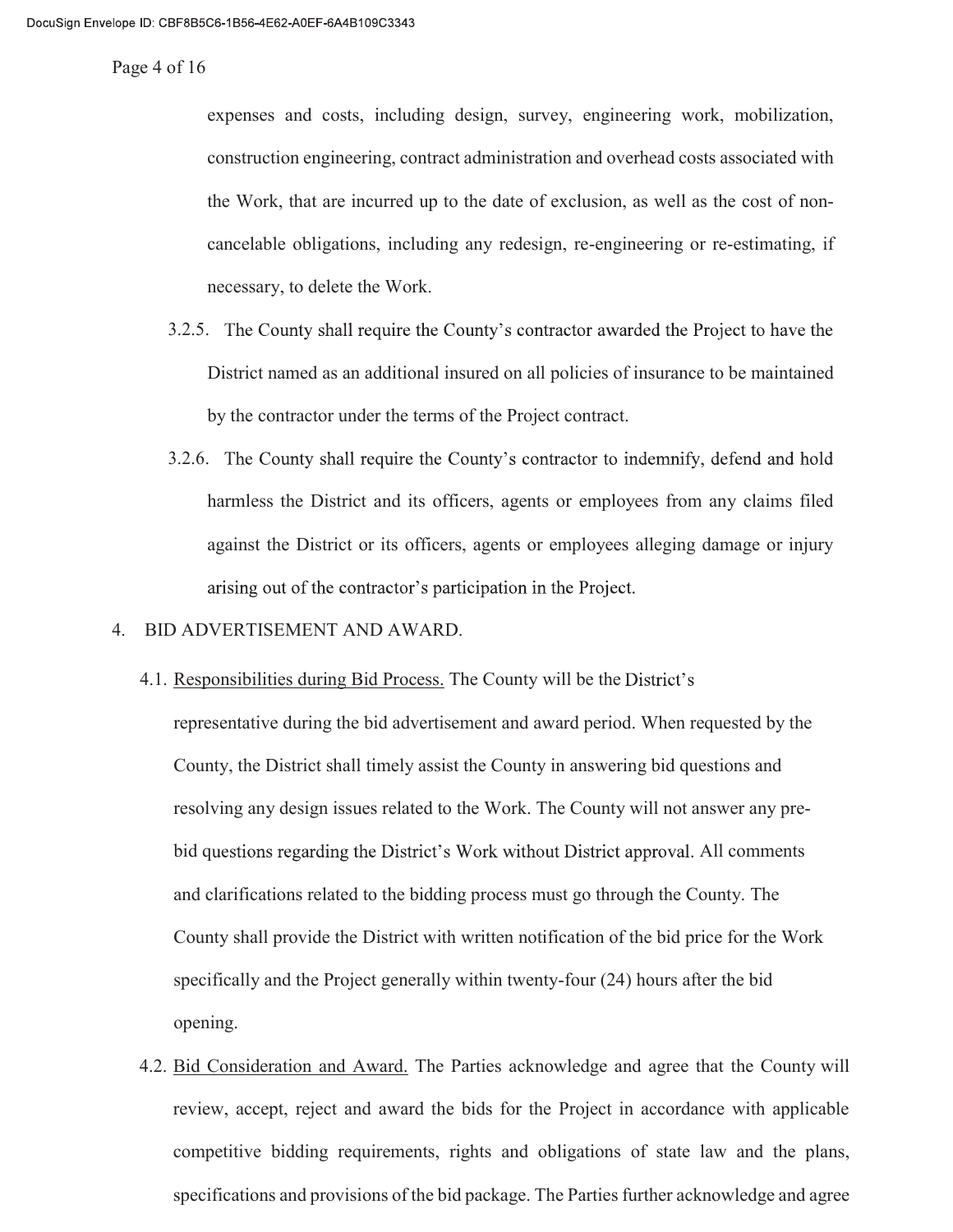Page 5 of 16

that the District's Work will be considered an integral part of the Project and will not be treated differently or separately for competitive bidding purposes, unless agreed otherwise by the Administrators.

4.3. Elimination of Work. The County will provide the District with an opportunity to review the bids submitted by contractors on the Project to determine whether the bids for the District's Work are subject to unbalanced bidding which would result in the District paying an unreasonable or inequitable amount for the Work or the bids are unreasonably high based on the District's estimated cost of the Work. The District may within forty-eight (48) hours of receiving the bid results for the Work request the County to eliminate the Work from the Project and/or reject the bid for the Project. The County may, but is not required to, eliminate the Work from the Project, taking competitive bidding laws, regulations and case authority into account.

#### 5. CONSTRUCTION, INSPECTION, AND ACCEPTANCE.

5.1. Construction and Administration Responsibility. The County shall construct

and administer the Work on behalf of the District as specified in the bid package. The County will keep the District advised as to the progress of the Project. The County shall notify the District if the Work cannot be completed as designed, regardless of cause. Whenever practical, the District shall have final discretion with regard to the design of fieldadjustments relating to the District's Work. To the extent reasonably practicable, the District will provide the County with its approval of any design field-adjustment decisions or alternative designs at least ten (10) working days before the anticipated work is scheduled to be performed.

5.2. Communication during Project. All formal communications between the District and the County's contractor shall be through the County's designated representatives; provided that the District may have informal communications with the County's contractor if approved by the County. The County will inform the District of any proposed contractor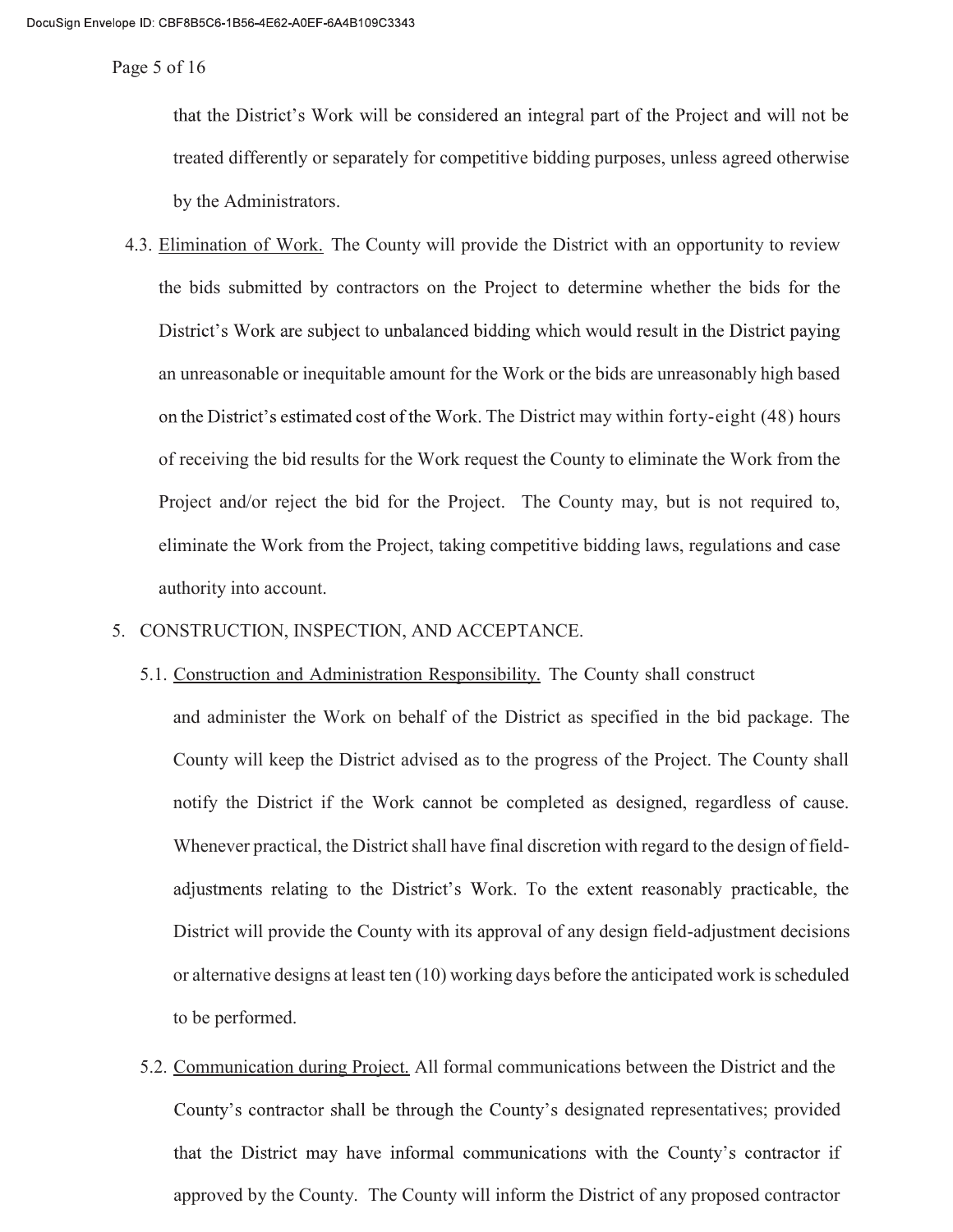Page 6 of 16

schedule changes and the District must approve those changes. The District will attend all scheduled weekly construction meetings to ensure necessary communications between the County, District, and contractor.

- 5.3. Construction Observation. The District will provide an inspector to observe, inspect and approve the installation of the sanitary sewer pipe and associated Work. The District inspector shall be onsite during or available to be onsite within 30 minutes after notification by the County, during operations associated with the District's Work, during normal predetermined business hours of work. If the Contractor requests working outside of the hours specified in the construction contract, the County shall receive approval from the District before approving the Contractor's request.
- 5.4. Documentation. The District's inspector shall provide to the County all inspection documentation including but not limited to inspection reports, pay notes, backfill test results, closed circuit TV reports and submittals of a material and substantial nature. The District assumes full responsibility for the District's Work including the constructability, tolerances, settlement and schedule requirements, provided that the District is given the opportunity to inspect the Work by County. The District will have access to the Project area at all times for inspection of the Work.
- 5.5. Completion and Acceptance. Upon substantial completion of the Work, the County shall provide the District with a written notice of its intent to issue a formal notice of substantial completion to the contractor The District shall, within fourteen (14) calendar days of being notified by the County of its intent to issue a notice to the contractor that the Work is substantially complete, perform any necessary walk-through or inspection of the Work and either (a) deliver to the County a written letter of acceptance, or (b) deliver to the County a written explanation in punch list format, detailing the reasons why the Work does not comply with the approved specifications and plans. The District and the County will work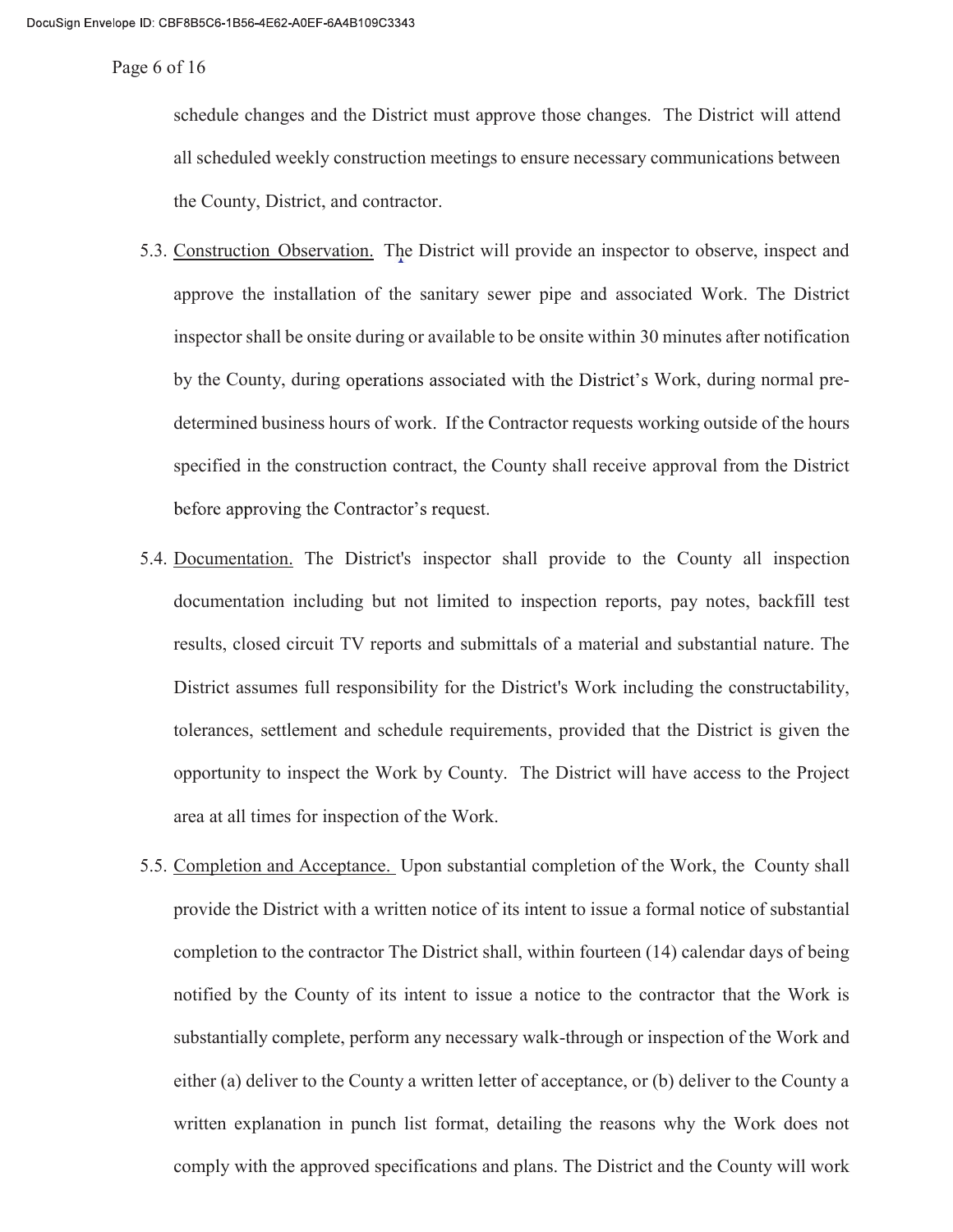Page 7 of 16

diligently and in good faith to resolve any issues relating to the Work so as not to delay the County's acceptance of the Project. If issues raised by the District are resolved, the District shall immediately deliver to the County a letter of acceptance.

If the District does not respond within fourteen (14) calendar days as required by Section 5.5, the Work and the administration thereof shall be deemed accepted by the District, and the County shall be released from all future claims and demands related to the Work. Acceptance of the Work by the District shall not constitute acceptance of any unauthorized or defective work or materials, nor be a waiver of any manufacturer's, supplier's, or contractor's warranties.

The County's contractor shall warrant the workmanship and materials utilized in the Work to be free from defects for a period of one (1) year from the date of the County's final acceptance of the Work, with all such warranties running to the District as a third party beneficiary with full authority to make such warranty claims.

- 5.6. Future Costs. Upon completion and acceptance of the Work pursuant to Section 5.5, the District agrees that it shall be solely responsible for all future ownership, operation and maintenance costs of any facilities constructed by the Work, without expense to the County; provided, that the District shall not be responsible for any repair and maintenance costs that are the responsibility of the County's contractor for the Project.
- 5.7. As-Builts. The County will prepare the final construction documentation in general conformance with the County's and District's construction practices. The County shall maintain one set of plans as the official "as-built" set, then make notations of all plan revisions typically recorded per standard practice of the County. Once the District has accepted the Work per Section 5.5, the County will provide one copy of the as-builts plans to the District upon request.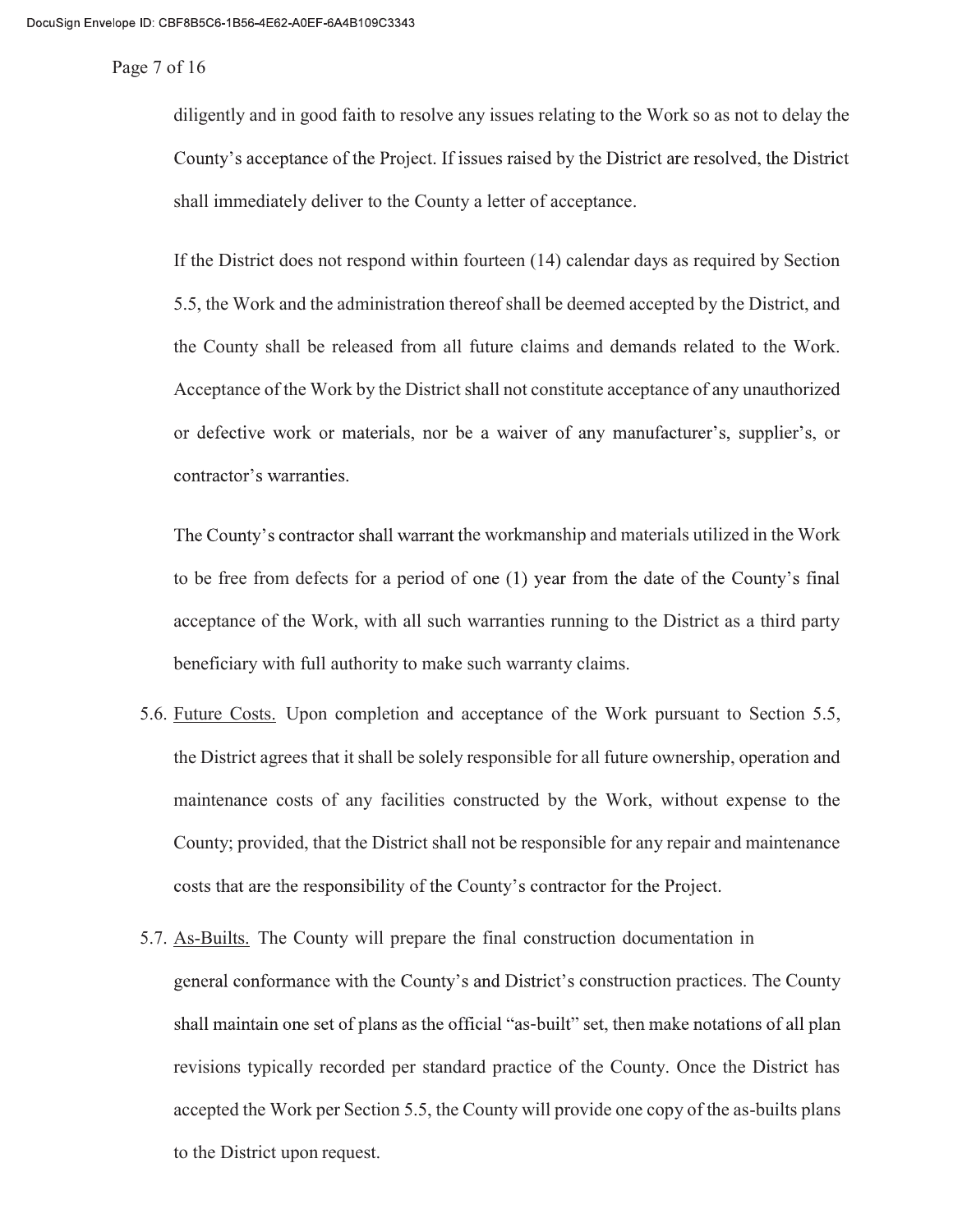Page 8 of 16

- 6. BILLING METHOD AND PROCESS.
	- 6.1. District Payment Requirement. The District shall pay for the County's actual direct and related indirect cost of the Work, including any design, survey, engineering work, mobilization, construction engineering, contract administration and overhead costs for the Work. The indirect rates charged to the District shall be consistent with the indirect rates formally adopted by the County for overhead and contract administration. Indirect rates charged to the District that are not formally adopted by the County shall be subject to review and verification by the District as to their reasonableness. The County shall send invoices to the District, providing with each invoice sufficient documentation and information to justify the costs. If requested by the District, the County shall send any information or records in its possession that relate to and support any invoice. The District shall pay the invoice within thirty (30) calendar days of receipt; provided that if the District disagrees with all or part of the invoice, the District shall notify the County in writing of the disagreement within twenty (20) calendar days of receipt of the invoice. The notice shall include an explanation of the disagreement and shall be supported by documentation and information, if any. The District shall pay all parts of an invoice that are not contested within the thirty-day period. The District shall pay a contested portion of an invoice within thirty (30) calendar days after the parties resolve the disagreement. District shall have opportunity to review and approve Contractor's monthly billing (quantities) and change order requests prior to approval by the County.
	- 6.2. Billing and Payments. Billing for services will be monthly until the Project is complete. The estimated total billing for the Work is \$3,033,523., including contractor payments and all County expenses (staff time, plus direct expenses and overhead) during the construction period.

Payments shall be remitted to the entity identified in Section 16 of this Agreement.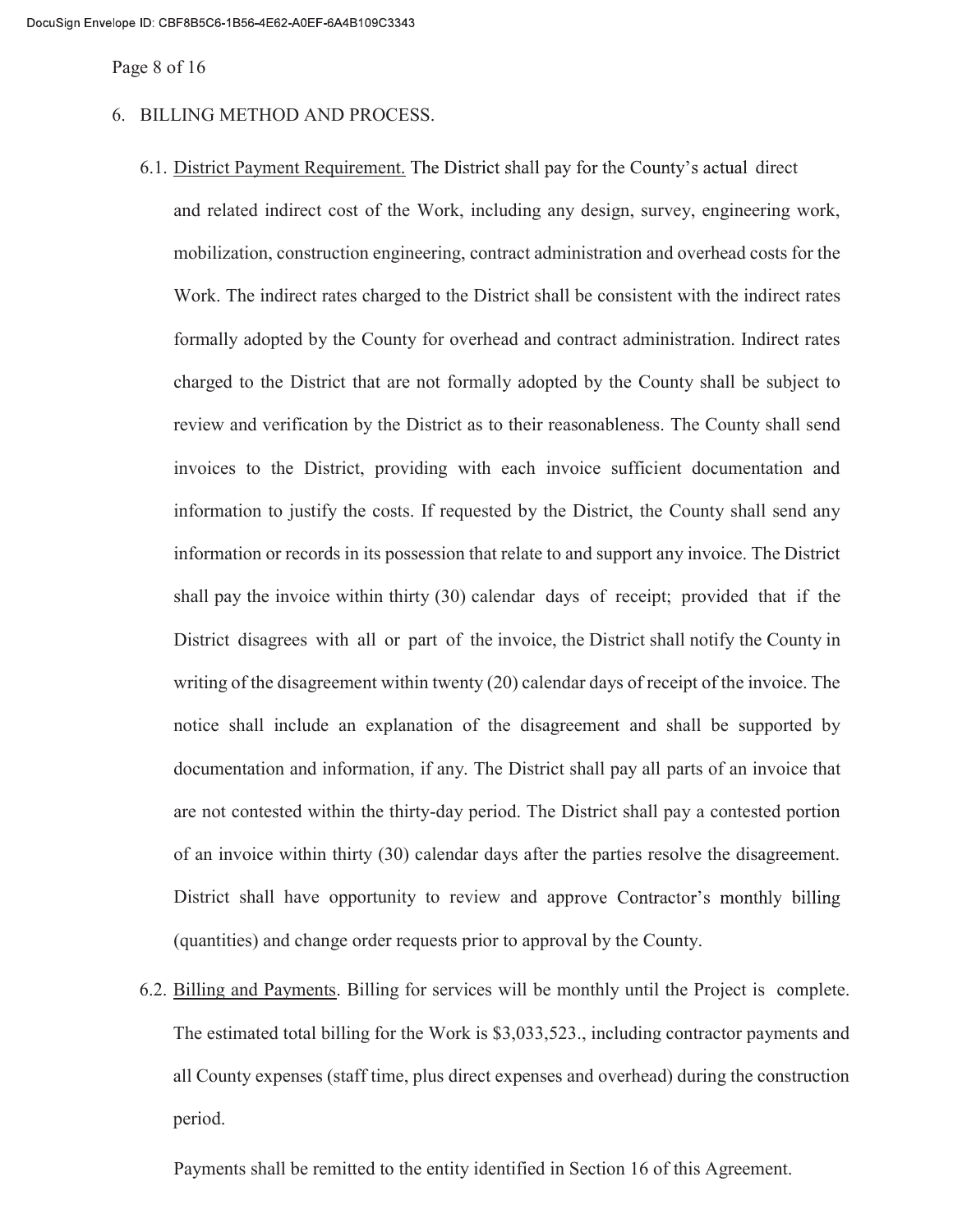Page 9 of 16

- 6.3. Delinquent Payments. Costs that are not paid within the applicable periods in Section 6.1 shall be delinquent. Delinquent charges shall accrue interest from the date of delinquency until paid, at an interest rate of one percent (1%) per month.
- 6.4. Termination Right for Nonpayment. If the District fails to pay an invoice pursuant to Section 6.1, the County shall have the right to terminate this Agreement, charging the District for the County's associated costs of termination, including but not limited to noncancellable items, delay costs, and unpaid contractor charges for the Work.

# 7. CHANGE IN WORK OR COST INCREASE.

- 7.1. Increase in Cost. In the event it is determined that the cost of the Work will exceed the contract amount or a change order approved amount (including sales tax, engineering, and contingencies) by more than ten percent (10%), the County shall notify the District of the anticipated increase and seek the District's approval before the County authorizes additional work or expenses and/or before the County authorizes payment to the County's contractor relating to the Work. The District will review and approve or deny the requested increase in cost within five (5) working days of being notified by the County of such cost increase.
- 7.2. Notice of Change in Work. If the County desires or the contractor requests to add to or change the Work, it shall give advance notice of such proposed addition or change to the District, except as provided in Section 7.3 for emergencies or safety threats. The District shall respond to the County's request within five (5) working days. The County cannot proceed with the addition or change to the Work unless the District approves the addition or change in writing. If the District fails to respond to the County's request within the five (5) day period, the District shall be deemed to have denied the request. The District agrees to pay all costs associated with any District-approved addition or change to the Work, as well as the costs of Project or Work delays and/or County-approved contractor claims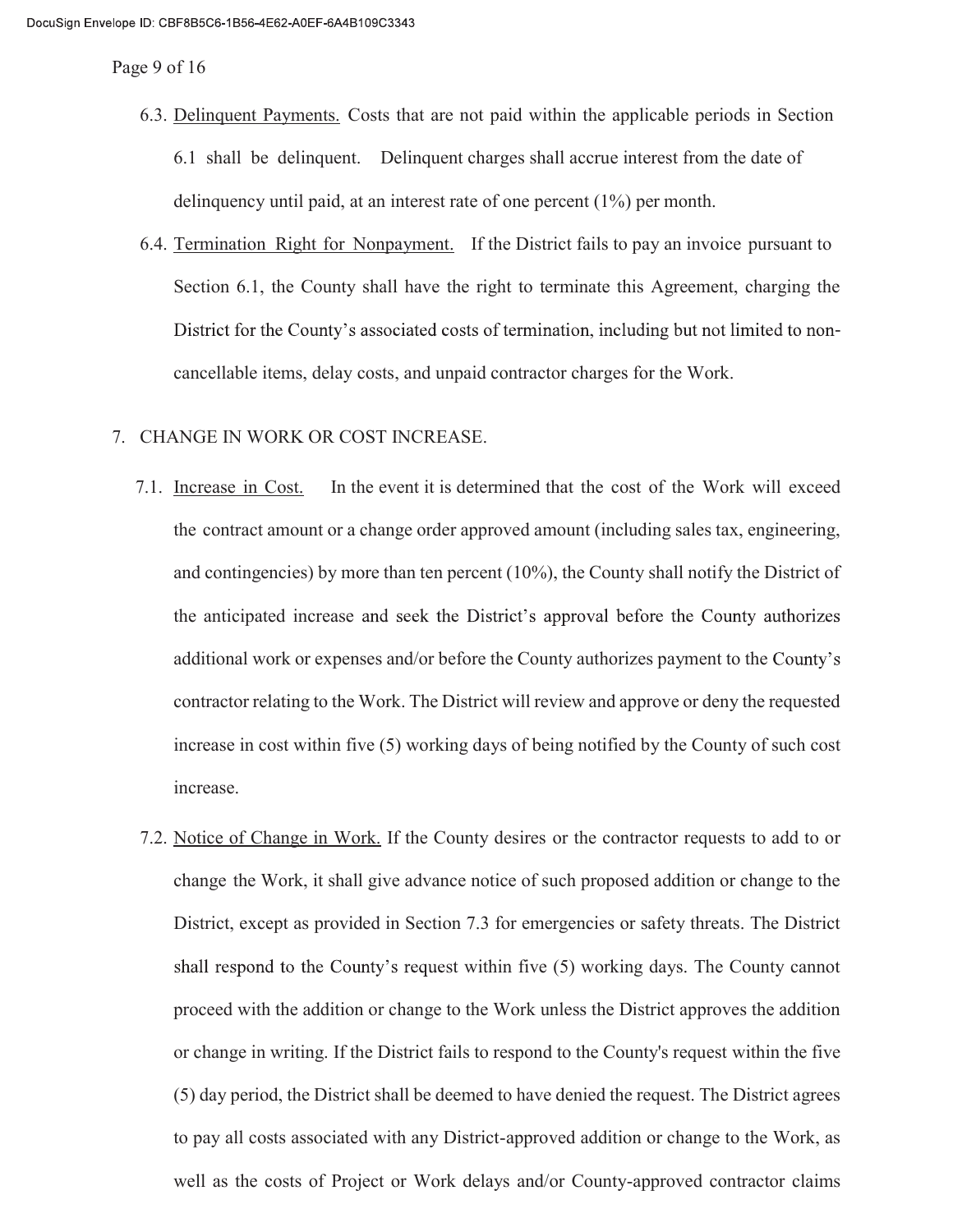Page 10 of 16

associated with the District's failure to timely respond or the District's failure to approve a meritorious change order.

7.3. Change in Work for Emergency. When the County determines that a change

in the Work is required to respond to or mitigate a Project emergency or safety threat, the County has authority to implement the change without the District's prior approval. The County shall notify the District of such change and the basis for the emergency or safety threat as soon as it becomes known to the County and can be reasonably communicated. The County's first priority will be to address the emergency or safety threat. The District agrees to pay all costs associated with emergency or safety threat changes to the Work.

- 7.4. Changes or Additions to Work. The District may request in writing changes or additions to the Work, provided the District provides the necessary plans and specifications for the change or addition. The County shall implement the requested change or addition, as requested by the District or as agreed to by the County and the District, as long as the change or addition does not negatively impact the County's Project and does not materially delay the Project Schedule. The County shall respond to the request within five (5) working days, and if the change or addition is approved (as requested or amended by agreement), shall include in the response the terms and conditions of the approved change or addition, including the cost, if any. The District agrees to pay for the increases in Project cost, if any, for the approved changes or additions in accordance with Section 6 (Billing Method and Process).
- 7.5. Change Order Documentation. The County shall make available to the District all change order documentation related to Work, prior to District approving any contract changes.
- 7.6. Different Materials or Structures. The County shall provide to the District within twenty-four (24) hours any request of the Project contractor to use different materials or structures for the Work. The District shall within five (5) working days advise the County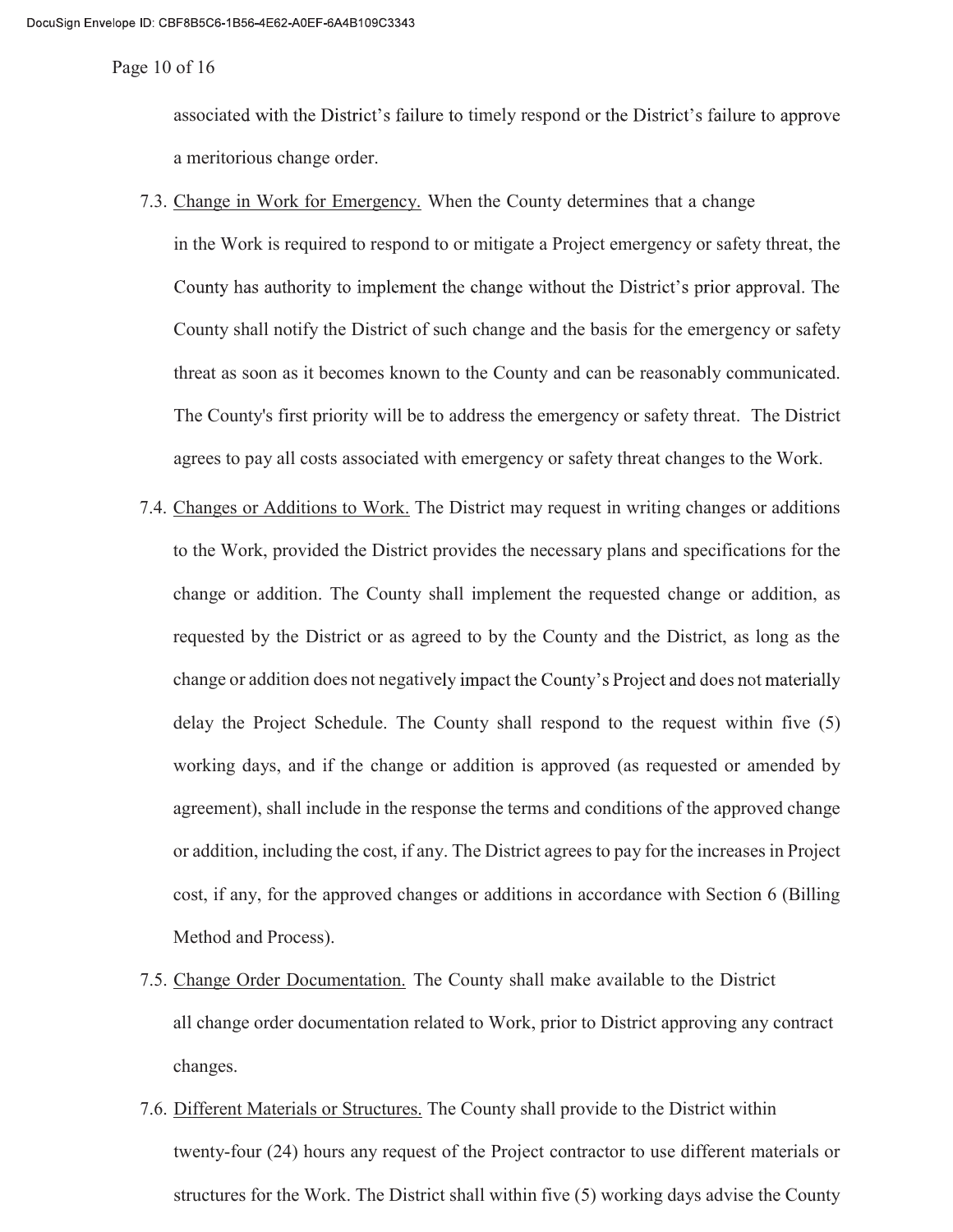Page 11 of 16

as to whether it accepts the different material or structure. If the District fails to respond within five (5) working days, the County shall be authorized to make a determination on the District's behalf.

- 8. PERMITS AND APPROVALS. The District shall be responsible to apply for and obtain all required permits and approvals for the Work. The District shall provide a copy of all permits and approvals to the County at least forty-five (45) calendar days prior to the bid advertisement date for the Project or as agreed to by the County.
- 9. RIGHT OF ENTRY. If necessary, to carry out the Work, the District shall obtain rights of entry for the County and its contractors upon all privately owned lands. The rights of entry may include reasonable entry and use restrictions. The District shall provide copies of the rights of entry to the County within five (5) working days prior to the date of Notice to Proceed to the County's contractor.
- 10. ADMINISTRATORS OF AGREEMENT. The County Manager and the District General Manager, or their respective designees identified in writing (individually, "Administrator," and collectively "Administrators"), shall administer this Agreement. Unless provided otherwise in this Agreement, all notices shall be delivered to the Administrators.
- 11. DISPUTE RESOLUTION. The Administrators shall attempt to resolve any dispute informally.
	- 11.1. Mediation and Arbitration. Any dispute that cannot be resolved by the Administrators may upon mutual agreement of the Parties be submitted to mediation. If the dispute is not resolved through mediation, it may upon the mutual agreement of the Parties be submitted to binding arbitration in accordance with the rules and procedures set forth in Chapter 7.04A RCW.
	- 11.2. Legal Actions or Proceedings. In the event that either Party deems it necessary to institute legal action or proceedings to enforce any right or obligation under this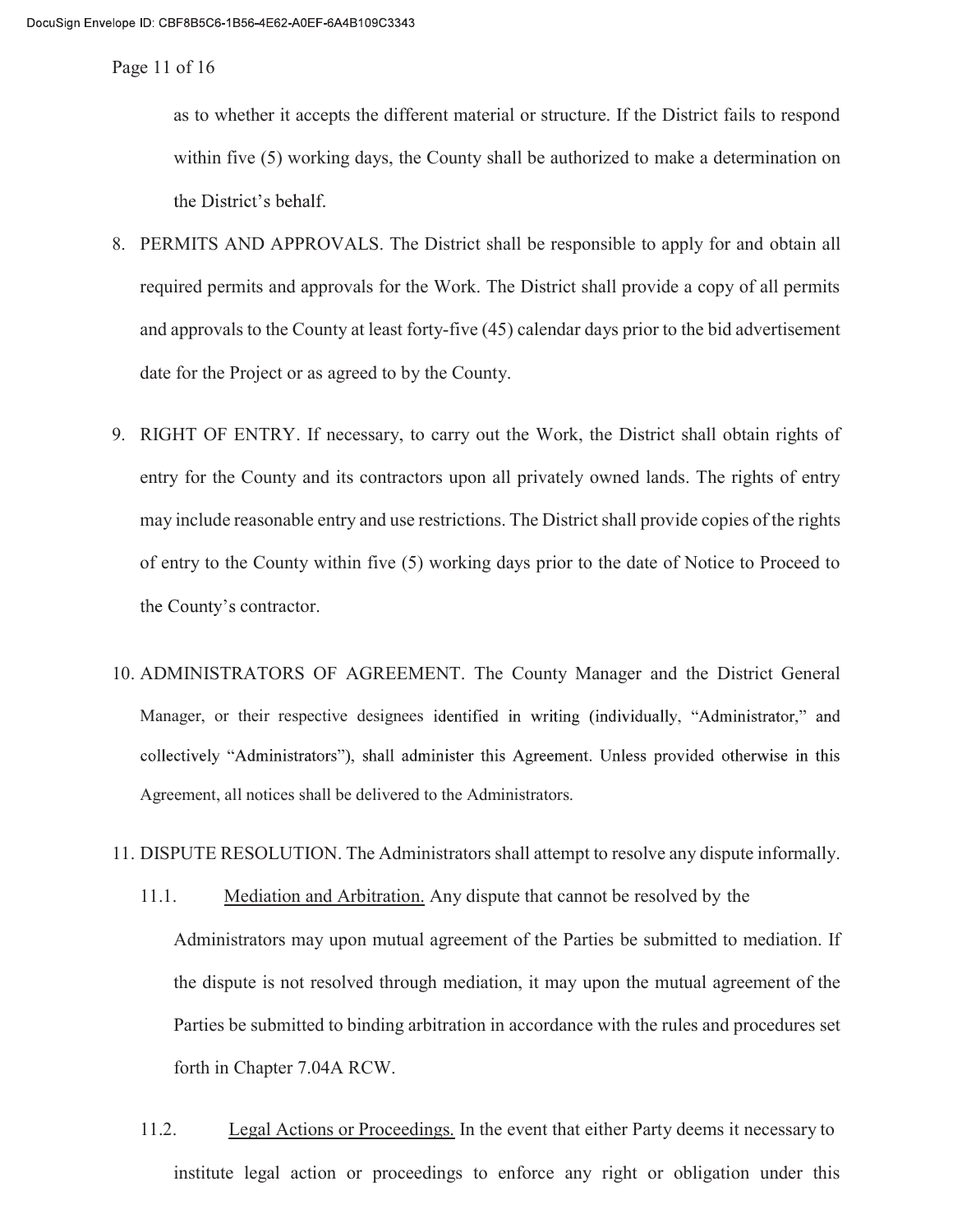Page 12 of 16

Agreement, the Parties agree that any such action or proceedings shall be brought in the Superior Court of Clark County, Washington. Each Party shall be responsible for its own attorneys' fees and costs.

12. INDEPENDENT PARTIES. Each Party is independent for all purposes, and the employees of each Party and any of its contractors, subcontractors, consultants, and the employees thereof, shall not in any manner be deemed to be the employees of the other Party. Each Party shall retain all authority for provision of services, standards of performance, discipline and control of employees, and other matters incident to its performance of services pursuant to this Agreement. Nothing in this Agreement shall make any employee of the County an employee of the District or any employee of the District an employee of the County for any purpose, including but not limited to, withholding of taxes, payment of benefits, workers' compensation pursuant to Title 51 RCW, or any other rights or privileges accorded to the employees by virtue of their employment.

# 13. HOLD HARMLESS/INDEMNIFICATION.

13.1. Indemnification. To the extent authorized by law, each Party shall indemnify and hold harmless the other Party and its employees, officers, contractors and agents, from and shall process and defend at its own expense any and all claims, demands, suits at law or equity, actions, penalties, losses, damages (both to persons and/or property), or cost, of whatsoever kind or nature related to the actions of that Party incident to that Party's performance or failure to perform any aspect of this Agreement; provided that if such claims are caused by or result from the concurrent negligence of (a) the County and (b) the District, or their respective employees, officers, contractors or agents, this indemnity provision shall be valid and enforceable only to the extent of the negligence of the County or the District; and provided further that nothing herein shall require the County or the District to hold harmless or defend the other or its employees, officers, contractors or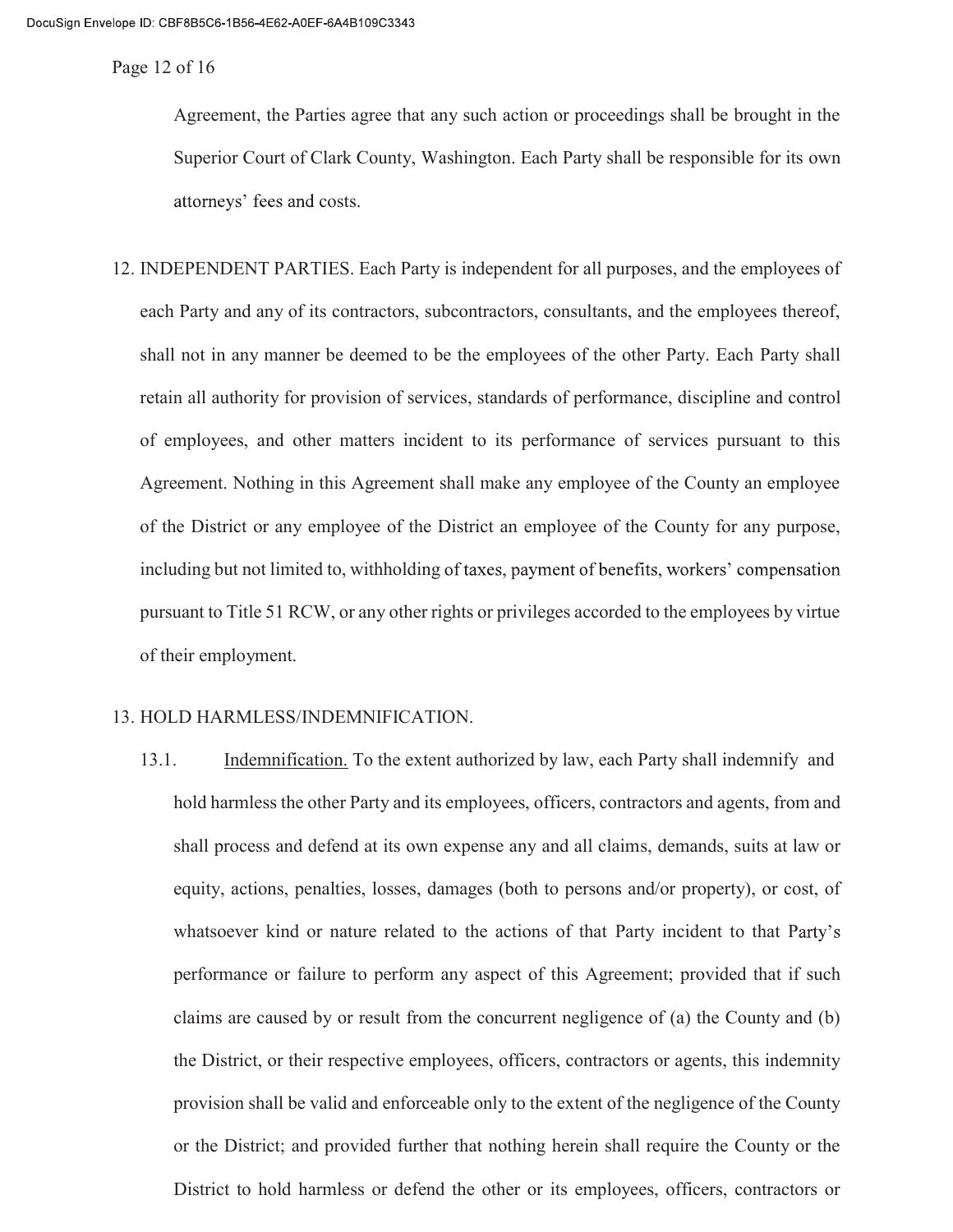Page 13 of 16

agents from any claims arising from that party's sole negligence or that of its employees, officers, contractors or agents. The terms of this section shall survive the termination of this Agreement.

- 13.2. Participation in Legal Action. In the event that any suit based on such a claim, demand, loss, damage, cost, or cause of action is brought against either Party, each Party retains the right to participate in said suit if any principle of public law is involved.
- 13.3. Compensation. Section 13.1 shall include any claim made against either Party by an employee, officer, contractor, subcontractor or agent of the other Party, even if the other Party is thus otherwise immune from liability pursuant to the workers' compensation statute, Title 51 RCW, except to the extent that such liability arises from the sole negligence of the indemnified Party. Both Parties specifically acknowledge that the provisions contained herein have been mutually negotiated by the Parties and it is the intent of the Parties that each Party provide the other Party with the broadest scope of indemnity permitted by RCW 4.24.115.
- 14. ATTORNEYS FEES AND COSTS. The Parties shall bear their own costs of enforcing the rights and responsibilities under this Agreement.
- 15. NO THIRD-PARTY BENEFICIARY. The County does not intend by this Agreement to assume any contractual obligations to anyone other than the District. The District does not intend by this Agreement to assume any contractual obligations to anyone other than the County. The County and District do not intend that there be any third-party beneficiary to this Agreement.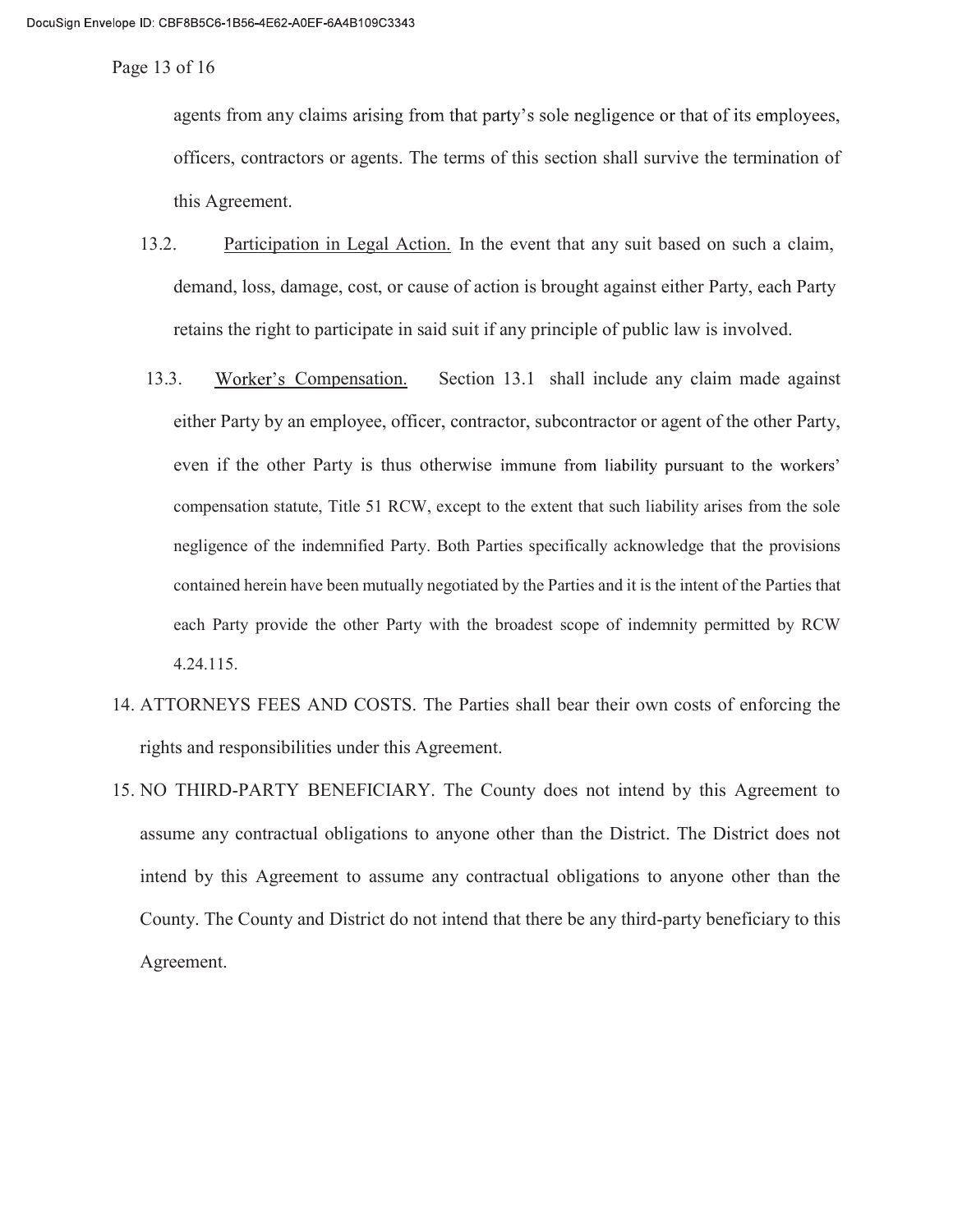Page 14 of 16

16. NOTICE. Unless provided otherwise in this Agreement, any notices to be given and any

payments to be made under this Agreement shall be delivered, postage prepaid and addressed

to:

Clark Regional Wastewater District P.O. BOX 8979 Vancouver, WA 98668-8979 Attention: District General Manager

Clark County P.O BOX 9810 Vancouver, WA 98666-9810 Attention: County Manager

The name and address to which notices shall be directed may be changed by either party by giving the other notice of such change as provided in this section.

- 17. WAIVER. No waiver by either Party of any term or condition of this Agreement shall be deemed or construed to constitute a waiver of any other term or condition or of any subsequent breach, whether of the same or different provision.
- 18. TERM. The term of this Agreement is for a period of five (5) years from the date of this Agreement as set forth at the end of the Agreement.
- 19. EXTENSIONS. The term of this Agreement shall automatically be extended in one (1) year increments, up to a maximum of ten (10) additional years, without further authorization of the legislative bodies of the Parties to enable the completion of the Project.
- 20. TERMINATION. Either Party may choose to terminate this Agreement by notifying the other party in writing ninety (90) days prior to termination.
- 21. INTERLOCAL COOPERATION ACT COMPLIANCE. This is an Agreement entered into pursuant to Chapter 39.34 RCW. Its purpose is as set forth in Section 1. Its duration is as specified in Sections 18 (Term), 19 (Extensions), and 20 (Termination). Its method of termination is set forth in Section 20. Its manner of financing and of establishing and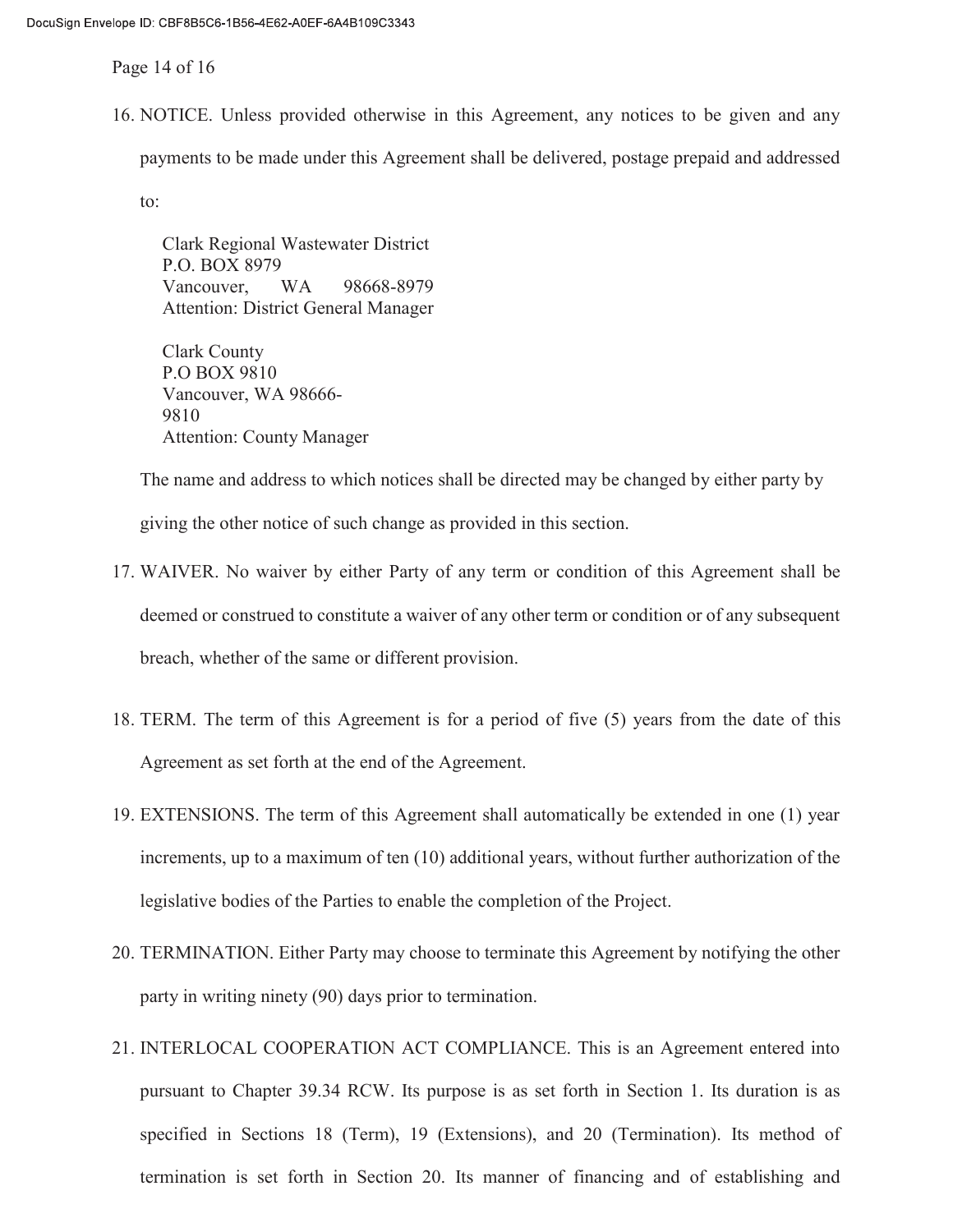Page 15 of 16

maintaining a budget therefor is described in Sections 6 (Billing Method and Process) and 7 (Change in Work or Cost Increase). No separate entity shall be created with this Agreement. No property shall be acquired pursuant to this Agreement which will need to be disposed of upon partial or complete termination of this Agreement.

- 22. ENTIRE AGREEMENT. This Agreement contains all of the agreements of the Parties with respect to the subject matter covered or mentioned therein, and no prior agreements shall be effective to the contrary.
- 23. AMENDMENT. The provisions of this Agreement may be amended with the mutual consent of the Parties. No additions to, or alterations of, the terms of this Agreement shall be valid unless made in writing and formally approved and executed by authorized representatives of the both Parties, except as provided in previous Sections.
- 24. AUDIT AND RECORDS. During the progress of the Work and for a period of not less than three (3) years from the date of final payment, both Parties shall maintain the records and accounts pertaining to the Work and shall make them available during normal business hours and as often as necessary, for inspection and audit by the other Party, the State of Washington, or the Federal Government, and copies of all records, accounts, documents or other data pertaining to the Work will be furnished upon request. The requesting Party shall pay the cost of copies produced. If any litigation, claim or audit is commenced, the records and accounts along with supporting documentation shall be retained until any litigation, claim or audit has been resolved even though such litigation, claim or audit continues past the three-year retention period.
- 25. DOCUMENT EXECUTION AND FILING. The County and the District agree that there shall be two (2) duplicate originals of this Agreement procured and distributed for signature by the necessary officials of the County and the District. Upon execution, the County Administrator shall cause one executed original of this Agreement to be filed with and retained by the County Clerk, and the District Administrator shall cause one executed original of this Agreement to be